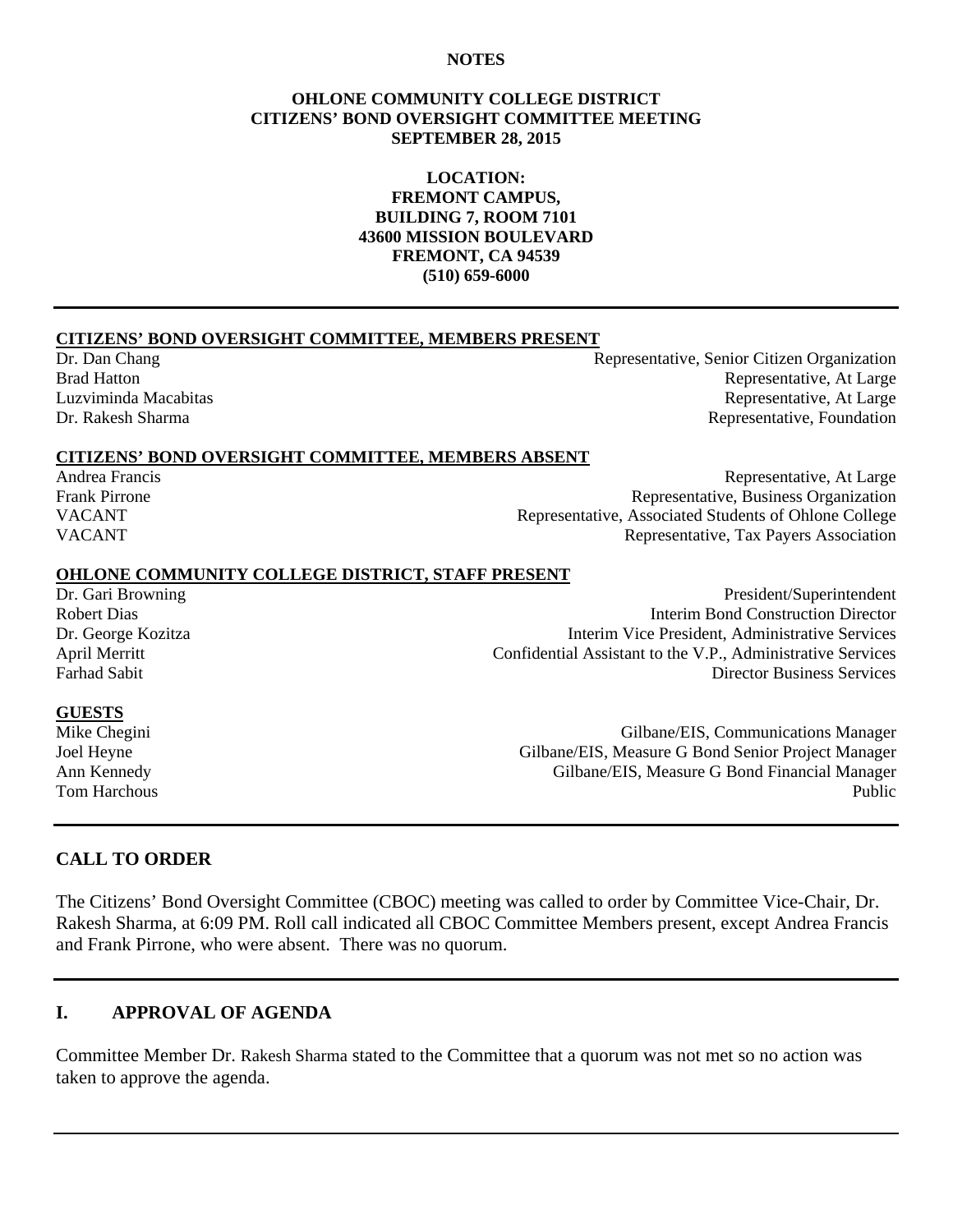#### **II. APPROVAL OF MINUTES**

Committee Co-Chair Dr. Sharma stated to the Committee that a quorum of members was not met so no action was taken to approve the minutes.

*Dr. Rakesh Sharma: One question about the minutes. The minutes state we were to have met on September 14. We did not meet on that date. Is that acceptable?*

*Ms. Ann Kennedy: Yes. At the time of the posting of the meeting minutes, the dates were correct.*

## **III. COMMITTEE MEMBERS' ATTENDANCE REPORT**

Committee Vice-Chair Dr. Sharma presented the attendance report to the Committee. No concerns were expressed by the Committee.

## **IV. COMMUNICATIONS FROM COMMITTEE MEMBERS**

*Dr. Rakesh Sharma: I had the pleasure of attending the President's State of the College address. You provided a lot of good data. Job well done!*

## **V. COMMUNICATIONS FROM STAFF**

Dr. George Kozitza informed the Committee of Ron Little's resignation and introduced himself as the interim Vice President of Administrative Services. Mr. Robert Dias was announced as the Director Bond Construction and Capital Projects. Mr. Dias was previously with the District in an interim capacity. The South Parking Structure ribbon cutting ceremony was held on September 9.

# **VI. COMMUNICATIONS FROM THE PUBLIC**

No items were presented to the Committee. Mr. Tom Harchous was present but had no questions for the Committee.

*Dr. Rakesh Sharma: Do you have any concerns?*

*Mr. Tom Harchous: No. Not at this time.* 

## **VII. RECOGNITION OF SERVICE**

Dr. Gari Browning recognized the service of Mr. Hector Rastrullo and Mr. K.P. Ghoman. Mr. Rastrullo was an at-large member who served on the Committee from September 2011 to January 2015. Mr. Ghoman was the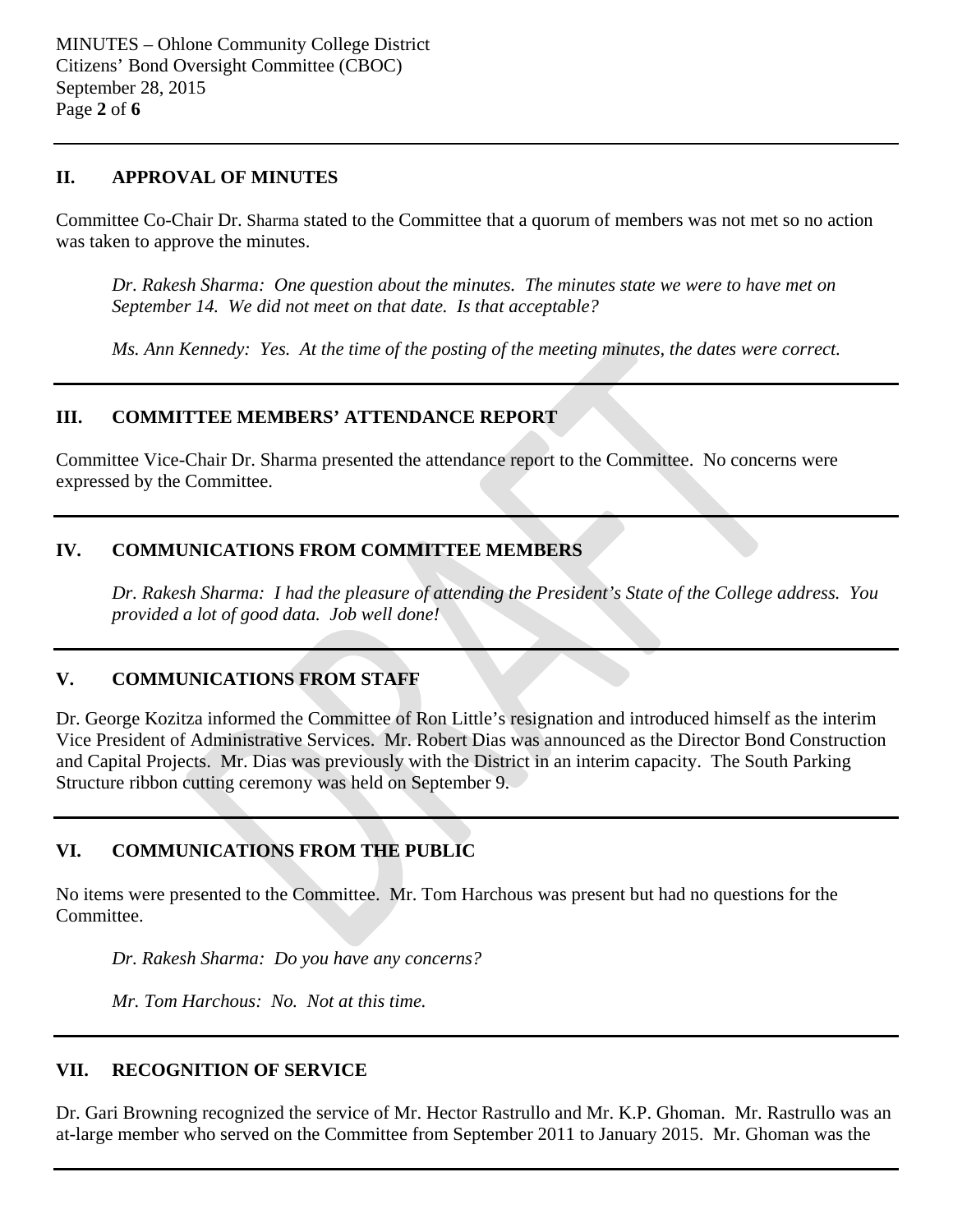MINUTES – Ohlone Community College District Citizens' Bond Oversight Committee (CBOC) September 28, 2015 Page **3** of **6**

ASOC representative who served on the Committee from December 2014 to May 2015. The members will be recognized at the October meeting of the Board of Trustees.

#### **VIII. RECRUITMENT OF NEW MEMBERS**

Interim Vice President Dr. Kozitza informed the Committee of the recruitment activities for the Taxpayers' Association Representative. A recruitment table was setup at the President's Advisory Breakfast on September 18. The ASOC President and ASOC Advisor are actively recruiting for the ASOC Student Representative. Phone calls have been made to tax payer associations.

## **IX. ANNUAL REPORT PRODUCTION SCHEDULE AND PREP**

Mr. Mike Chegini asked the Committee for volunteers to assist in the creation of the Annual Report. Mr. Chegini reviewed the Annual Report timeline. He noted that production of the report begins in November with the final draft version presented to the full Committee in December. The final Annual Report is published in February.

*Mr. Brad Hatton: I volunteer.*

*Dr. Rakesh Sharma: I can edit.*

*Mr. Brad Hatton: I would like to meet with you face-to-face, in a one-on-one meeting.* 

*Mr. Mike Chegini: That works for me.* 

*Dr. Rakesh Sharma: Email would be best for me.*

Ms. Ann Kennedy noted that Committee Chair Andrea Francis is automatically part of the volunteers who assist with the creation of the Annual Report.

# **X. MEASURE G FINANCIAL UPDATE/BOND LIST REVISION**

Ms. Ann Kennedy led the presentation of the Measure G Financial Update. Ms. Kennedy noted the numbers presented were from the time of inception until June 30, 2015 and that numbers were not final because the audit is in process.

*Dr. Rakesh Sharma: I see catastrophic contingency. We have money in that category but it is not use. We have \$13.7 million in overhead and more than 50% has been used. We have spent more than half. Are we going to continue at that pace? Is this related to beginning work?*

*Ms. Ann Kennedy: Overhead includes legal, Gilbane and the Facilities Master Plan creation. There are two primary components of overhead that were needed before construction could begin. The EIR*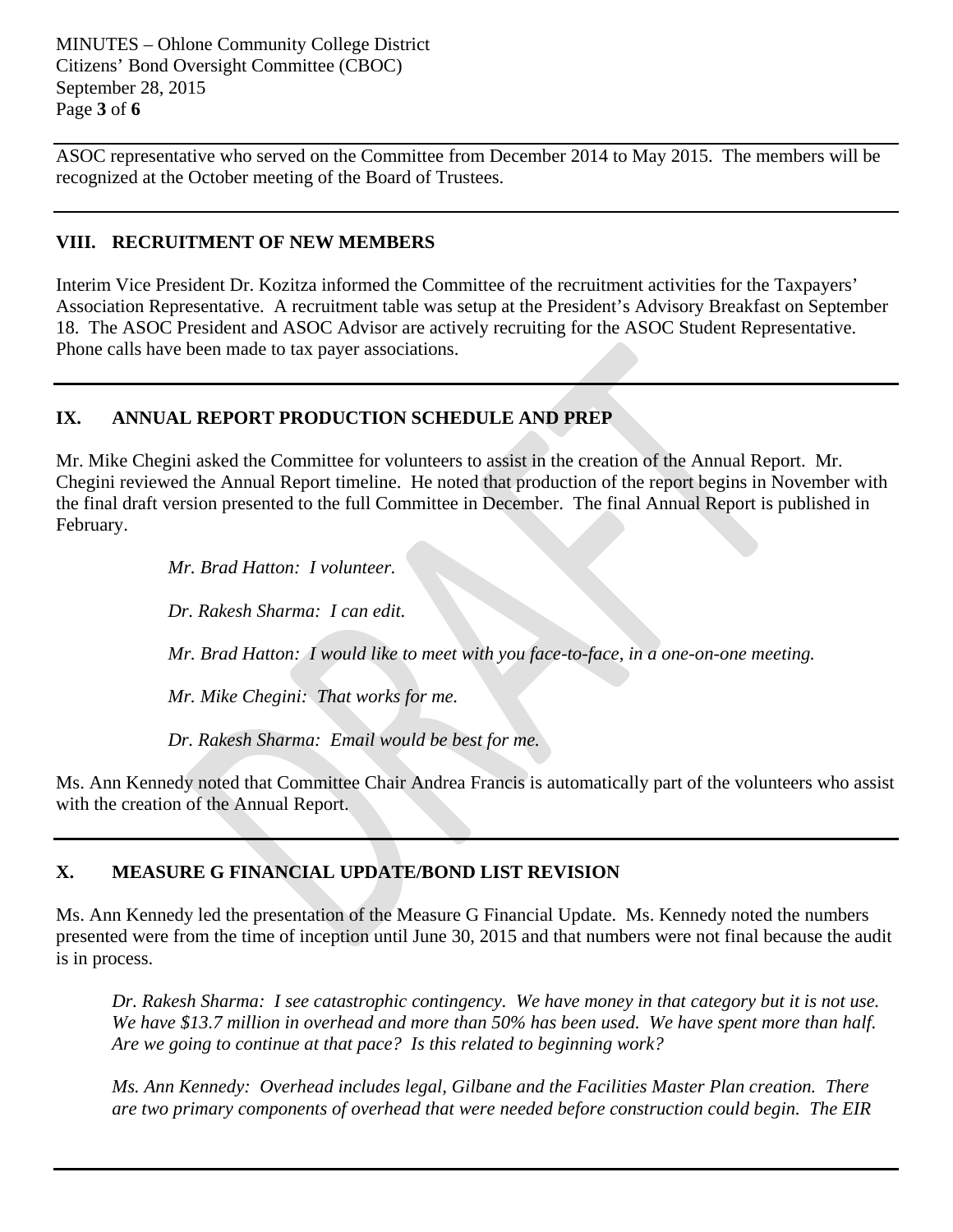*and Facilities Masterplan were needed before any project could move forward. Yes, the front-end costs are typically higher as the program is established. As construction continues, it will ebb and flow.*

*Dr. Rakesh Sharma: We are in good shape.*

*Dr. Dan Chang: Is program management included in overhead?*

*Ms. Ann Kennedy: It is. Project management is not included. An example of what would be included in program management is Robert Dias. He is not assigned to one project, and he assists with all projects.* 

Ms. Kennedy explained that for the ease of accounting, overhead is held in one account until the end of the fiscal year. At that time, expenses are dispersed to the appropriate projects. So projects with a larger amount of 'people time' receive a large amount of the overhead expense.

Ms. Kennedy continued with a review of the quarterly summary report. She noted that a project is never removed from the list. That is for compliance purposes.

*Mr. Dan Chang: What is FF&E?*

*Ms. Ann Kennedy: Furniture, fixture and equipment.*

*Dr. Rakesh Sharma: The parking structure budget was \$37 million. Of that, \$23 million was spent. What is the plan for the remaining money?*

*Mr. Robert Dias: The remaining money will go to improve parking on the north side of campus. No parking structure but improvements. When the portables are removed, the parking lot where they currently reside will need to be reconfigured. The balance will be applied to those projects.* 

*Mr. Brad Hatton: Is that enough money to take care of the entire north end?*

*Mr. Joel Heyne: We did a programming exercise about a year and a half ago. That is definitely enough money. And the balance will also fund the ACB shortfall.*

Discussion ensued regarding the Renewable Energy Creation remaining balance of \$12 million. Mr. Joel Heyne explained the geothermal loop project, including how a geothermal loop works. The Committee noted that almost the entire Quick Fix Projects budget has been exhausted. It was explained that Quick Fix Projects are projects completed primarily at the beginning of a program because these are imminent failure; safety and accessibility; and way-finding and landscaping projects.

*Dr. Dan Chang: Did we complete a survey to ensure we have the right type of land?*

*Mr. Joel Heyne: We did. A conductivity test was completed. It includes drilling test boreholes and a continuous fluid test.* 

Ms. Kennedy reviewed the bond list revision that was approved by the Board in September. The item is presented as information only and is an annual exercise of the Committee.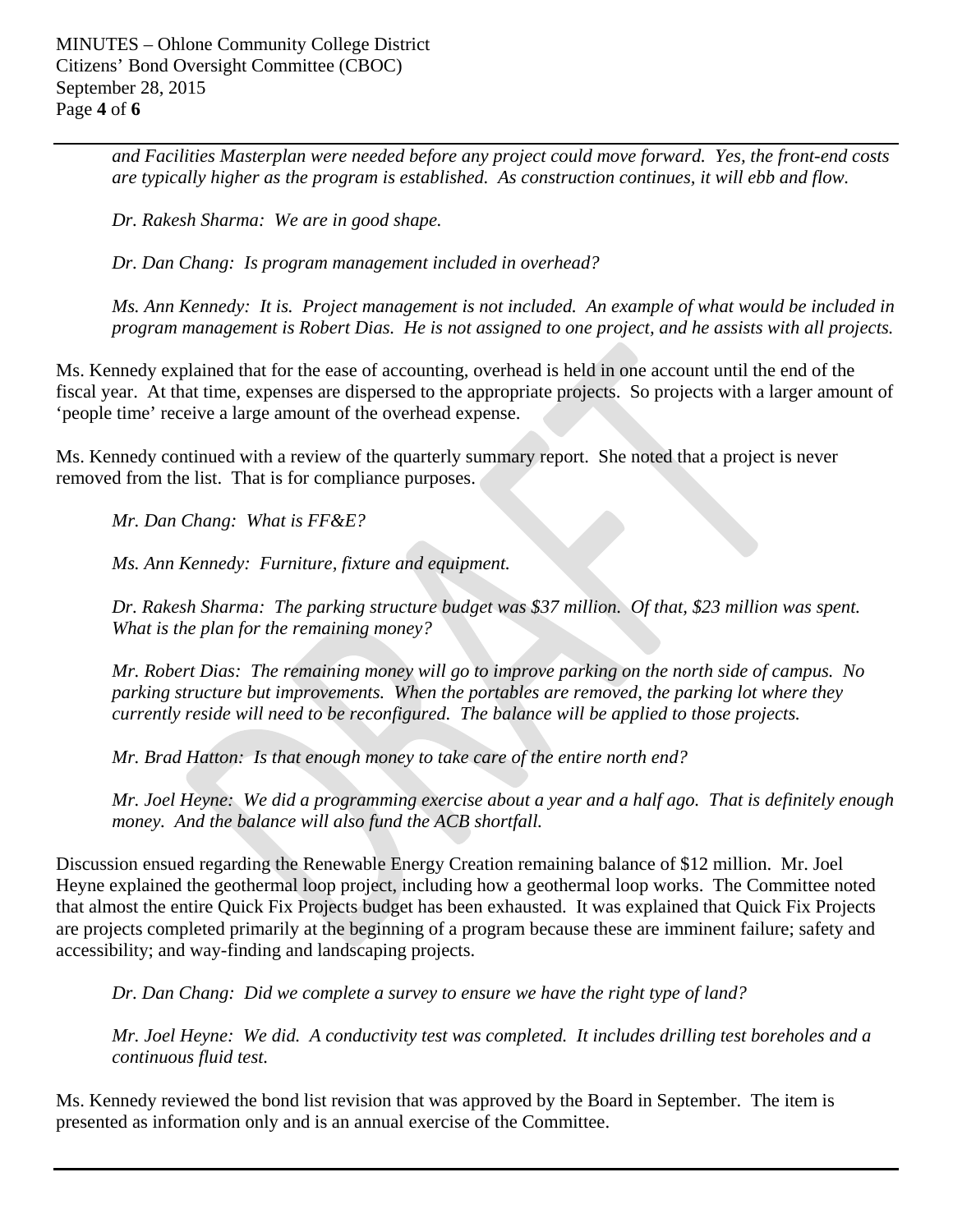*Dr. Dan Chang: We have nearly \$13 million in overhead. We have spent \$6 million of that. Is there enough money to sustain the project?*

*Ms. Ann Kennedy: In the beginning of Measure G, I was onsite four days a week. Now I am onsite as needed. That is an example of the higher upfront overhead costs. We keep an eye on that budget. It is managed and reviewed by the management team. It is a very visible line item.* 

## **XI. MEASURE G PROJECT UPDATE**

Mr. Heyne began the update with a showing of the construction time-lapse video. Mr. Heyne noted the South Parking Structure was completed on time and was open for use by students, staff and visitors before the Fall 2015 semester began.

*Dr. Rakesh Sharma: Did we have DSA certification when we completed the closeout?*

*Mr. Joel Heyne: No. We need to file a couple of documents and pay DSA. All of our records are in order.* 

*Dr. Rakesh Sharma: Did we complete a warranty walk?*

*Mr. Joel Heyne: That will be completed in May or June 2016.*

The Athletic Fields are the primary projects under construction on the campus. Approximately 45,000 cubic yards of earth were saved from the South Parking Structure project and used to increase the elevation of the new athletic fields. That is \$500,000 to \$1 million in savings. The project is on schedule with estimated completion in spring and fall of 2016. The winter 2015 and spring 2016 weather forecast includes a lot of anticipated rain. If a significant rain event occurs, it will delay construction. The project budget is tracking well.

The demolition of Buildings 1, 2 and 8 is 95% complete. The DSA approval for the ACB project took 10 months. Due to California court rulings and potential legal implications, the District has switched from a lease lease-back method to a design-bid-build method of construction.

*Mr. Brad Hatton: Is there a delay?*

*Mr. Joel Heyne: There is a delay. If we were able to move forward with the lease lease-back method, the contract would have been presented to the Board in September for approval. Since we must now procure and reach terms on each item, the contracts will probably be presented to the Board for approval in February or March.* 

*Dr. Dan Chang: Did you have questions or comments about the video?*

*Dr. Gari Browning: Yes. The attendees like the video. We are very excited about the progress.*